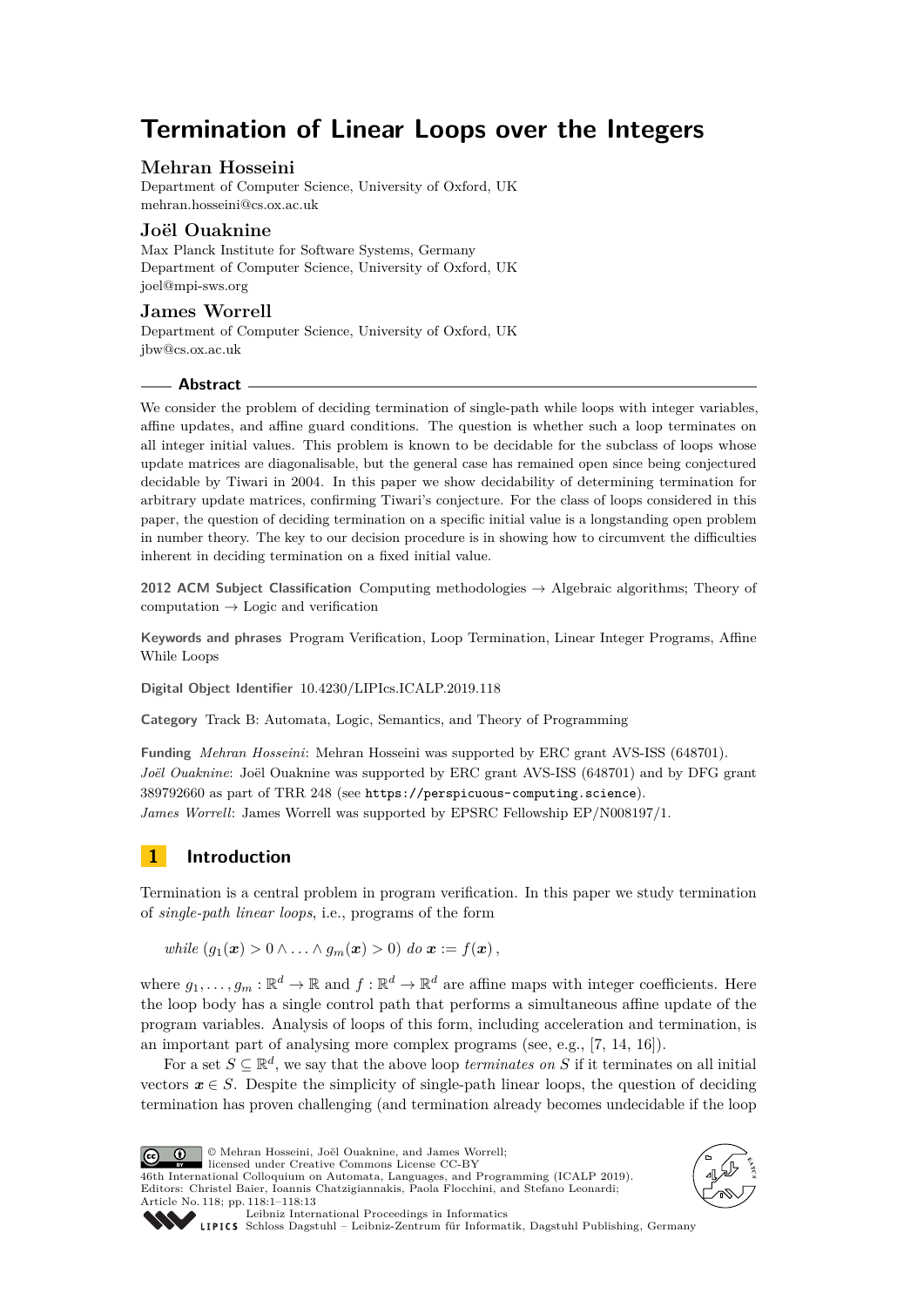#### **118:2 Termination of Linear Loops over the Integers**

body consists of a nondeterministic choice between two different linear updates). Tiwari [\[25\]](#page-12-1) showed that termination of single-path linear loops is decidable over  $\mathbb{R}^d$ . Subsequently, Braverman [\[9\]](#page-11-3), using a more refined analysis of the loop components, showed that termination is decidable over  $\mathbb{Q}^d$  and noted that termination on  $\mathbb{Z}^d$  can be reduced to termination on  $\mathbb{Q}^d$ in the homogeneous case, i.e., when the update map  $f$  and guards  $g_1, \ldots, g_m$  are linear. More recently, Ouaknine, Sousa-Pinto, and Worrell [\[18\]](#page-11-4) have proven that termination over  $\mathbb{Z}^d$  is decidable in the non-homogeneous case under the assumption that the update function *f* has the form  $f(x) = Ax + a$  for *A* a diagonalisable integer matrix. Decidability of termination for non-homogeneous linear loops over  $\mathbb{Z}^d$  was conjectured by Tiwari [\[25,](#page-12-1) Conjecture 1], but has remained open until now.

In this paper we give a procedure for deciding termination of the general class of single-path linear loops over the integers, i.e., we generalise the result of [\[18\]](#page-11-4) by lifting the assumption of diagonalisability. Note that for this class of programs, the question of termination on a *given initial value* in  $\mathbb{Z}^d$  (as opposed to termination over all of  $\mathbb{Z}^d$ ) is equivalent to the *Positivity Problem* for linear recurrence sequences, i.e., the problem of whether all terms in a given integer linear recurrence sequence are positive. Decidability of the Positivity Problem is a longstanding open problem (going back at least as far as the 1970s [\[22,](#page-12-2) [24\]](#page-12-3)), and results in [\[19\]](#page-12-4) suggest that a solution to the problem will require significant breakthroughs in number theory. However, in considering termination over  $\mathbb{Z}^d$  one can benefit from the freedom to choose the initial values of the loop variables. In the present paper we exploit this freedom in order to circumvent the need to solve "hard instances" of the Positivity Problem when deciding termination of linear loops. In particular, we avoid the use of sophisticated Diophantine-approximation techniques, such as the *S*-units theorem, that were employed in [\[19\]](#page-12-4). By eschewing such tools we lose all hope of obtaining an effective characterisation of the set of non-terminating points, as was done in the diagonalisable case in [\[19\]](#page-12-4), but our methods nevertheless manage to solve the decision problem in the general case.

Among the tools we use are a circle of closely related results in the geometry of numbers, including Khinchine's flatness theorem, Kronecker's theorem on simultaneous Diophantine approximation, and the result of Khachiyan and Porkolab that it is decidable whether a convex semi-algebraic set contains an integer point. In tandem with these, from algebraic number theory, we use a result of Masser that allows to compute all algebraic relations among the eigenvalues of the update matrix of a given loop. Using this last result, we define a semi-algebraic subset of "non-termination candidates" such that the loop is non-terminating if and only if this set contains an integer point.

In this paper we focus on the foundational problem of providing complete methods to solve termination. Much effort has been devoted to scalable and pragmatic methods to prove termination for classes of programs that subsume linear loops. In particular, techniques to prove termination via synthesis of linear ranking functions [\[4,](#page-11-5) [5,](#page-11-6) [8,](#page-11-7) [10,](#page-11-8) [11,](#page-11-9) [20,](#page-12-5) [21\]](#page-12-6) and their extension, multiphase linear ranking functions [\[6,](#page-11-10) [3\]](#page-11-11), have been developed. Many of these techniques have been implemented in software verification tools, such as Microsoft's Terminator [\[12\]](#page-11-12). Although these methods are capable of handling non-deterministic linear loops, they can only guarantee termination whenever ranking functions of a certain form exist.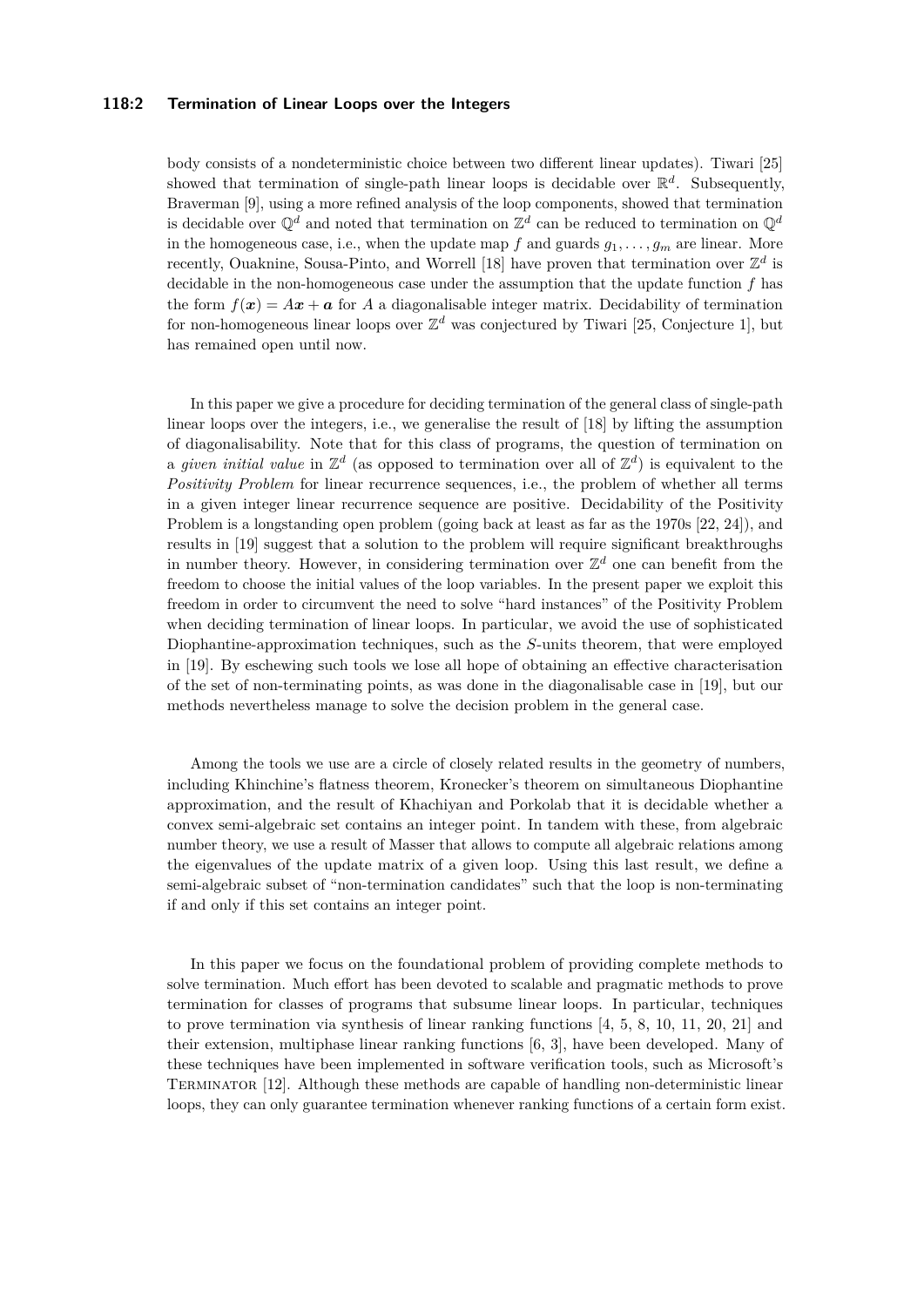## **2 Background**

## **2.1 Convexity**

The *affine hull* of  $S \subseteq \mathbb{R}^d$  is the smallest affine set that contains *S*, where an affine set is the translation of a vector subspace of  $\mathbb{R}^d$ . The affine hull of *S* can be characterised as follows:

aff(S) := 
$$
\left\{ \sum_{i=1}^k \alpha_i \mathbf{x}_i \mid k > 0, \mathbf{x}_i \in S, \alpha_i \in \mathbb{R}, \sum_{i=1}^k \alpha_i = 1 \right\}.
$$

The *convex hull* of  $S \subseteq \mathbb{R}^d$  is the smallest convex set that contains *S*. The convex hull of *S* can be characterised as follows:

$$
conv(S) := \left\{ \sum_{i=1}^k \alpha_i \mathbf{x}_i \mid k > 0, \mathbf{x}_i \in S, \alpha_i \in \mathbb{R}_{\geq 0}, \sum_{i=1}^k \alpha_i = 1 \right\}.
$$

Clearly conv $(S) \subseteq \text{aff}(S)$ . The *relative interior* of a convex set  $S \subseteq \mathbb{R}^d$  is its interior with respect to the restriction of the Euclidean topology to  $\text{aff}(S)$ . We have the following easy proposition, characterising the relative interior.

<span id="page-2-0"></span>**Proposition 1.** Let  $S = \{a_1, \ldots, a_n\} \subseteq \mathbb{R}^d$ . If **u** lies in the relative interior of conv(S) *then there exist*  $\alpha_1, \ldots, \alpha_n > 0$  *such that*  $u = \sum_{i=1}^n \alpha_i \mathbf{a}_i$  *and*  $\sum_{i=1}^n \alpha_i = 1$ *.* 

**Proof.** Since *u* lies in the relative interior of conv(*S*), for  $\varepsilon > 0$  sufficiently small we have that

$$
(1 + n\varepsilon)u - \sum_{i=1}^n \varepsilon a_i \in \text{conv}(S).
$$

For such an  $\varepsilon$  there exist  $\beta_1, \ldots, \beta_n \geq 0$  such that  $(1 + n\varepsilon)u - \sum_{i=1}^n \varepsilon a_i = \sum_{i=1}^n \beta_i a_i$  and  $\sum_{i=1}^n \beta_i = 1$ . But then  $\mathbf{u} = \sum_{i=1}^n \frac{\beta_i + \varepsilon}{1 + n\varepsilon} \mathbf{a}_i$ . Defining  $\alpha_i := \frac{\beta_i + \varepsilon}{1 + n\varepsilon}$  for  $i \in \{1, ..., n\}$ , the proposition is proved.

A *lattice of rank*  $r$  in  $\mathbb{R}^d$  is a set

 $\Lambda := \{z_1v_1 + \cdots + z_rv_r : z_1, \ldots, z_r \in \mathbb{Z}\},$ 

where  $v_1, \ldots, v_r$  are linearly independent vectors in  $\mathbb{R}^d$ . Given a convex set  $C \subseteq \mathbb{R}^d$ , define the *width* of *C* along a vector  $u \in \mathbb{R}^d$  to be

 $\sup\{\boldsymbol{u}^\top(\boldsymbol{x}-\boldsymbol{y}) : \boldsymbol{x}, \boldsymbol{y} \in C\}$  .

Furthermore the *lattice width* of *C* is the infimum over all non-zero vectors  $u \in \Lambda$  of the width of *C* along *u*.

The following result (see [\[2,](#page-11-13) Theorem 7.2.1]) captures the intuition that a convex set that contains no lattice point in its interior must be "thin" in some direction.

<span id="page-2-1"></span>I **Theorem 2** (Flatness Theorem)**.** *Given a full-rank lattice* Λ *in* R *d there exists W such that any convex set*  $C \subseteq \mathbb{R}^d$  *of lattice width at least W contains a lattice point.* 

Recall that  $C \subseteq \mathbb{R}^d$  is said to be *semi-algebraic* if it is definable by a boolean combination of polynomial constraints  $p(x_1, \ldots, x_d) > 0$ , where  $p \in \mathbb{Z}[x_1, \ldots, x_d]$ .

<span id="page-2-2"></span>▶ Theorem 3 (Khachiyan and Porkolab [\[15\]](#page-11-14)). *It is decidable whether a given convex semialgebraic set*  $C \subseteq \mathbb{R}^d$  *contains an integer point, that is, whether*  $C \cap \mathbb{Z}^d \neq \emptyset$ *.*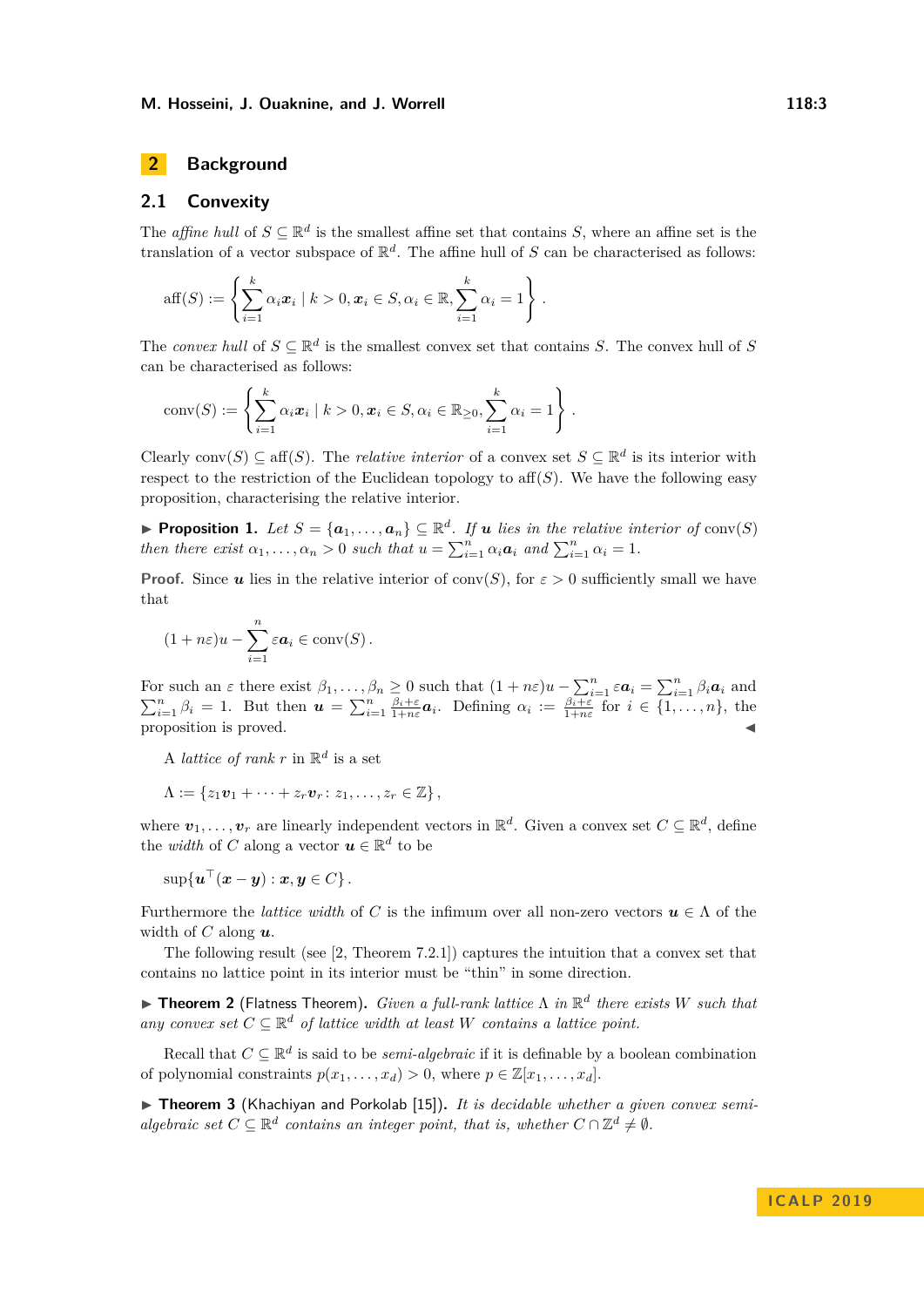#### **118:4 Termination of Linear Loops over the Integers**

### <span id="page-3-1"></span>**2.2 Groups of Multiplicative Relations**

In this subsection we will introduce some concepts concerning groups of multiplicative relations among algebraic numbers.

Let  $\mathbb{T} = \{z \in \mathbb{C} : |z| = 1\}$ . We define the *s*-dimensional torus to be  $\mathbb{T}^s$ , considered as a group under component-wise multiplication. Given a tuple of algebraic numbers  $\gamma = (\gamma_1, \dots, \gamma_s) \in \mathbb{T}^s$ , the orbit  $\{\gamma^n : n \in \mathbb{N}\}\$ is a subset of  $\mathbb{T}^s$ . In the following we characterise the topological closure of the orbit as an algebraic subset of T *s* .

The *group of multiplicative relations* of  $\gamma \in \mathbb{T}^s$  is defined as the following additive subgroup of  $\mathbb{Z}^s$ :

$$
L(\gamma) = \{ \mathbf{v} \in \mathbb{Z}^s : \gamma^v = 1 \},\
$$

where  $\gamma^v$  is defined to be  $\gamma_1^{v_1} \cdots \gamma_s^{v_s}$  for  $v \in \mathbb{Z}^s$ , that is, exponentiation acts coordinate-wise. Since  $L(\gamma)$  is a subgroup of  $\mathbb{Z}^s$ , it is a free Abelian group and hence has a finite basis. The following powerful theorem of Masser [\[17\]](#page-11-15) gives bounds on the magnitude of the components of such a basis.

<span id="page-3-0"></span>**Find 1** (Masser). The free Abelian group  $L(\gamma)$  has a basis  $v_1, \dots, v_l \in \mathbb{Z}^s$  for which

$$
\max_{1 \le i \le l, 1 \le j \le s} |v_{i,j}| \le (D \log H)^{O(s^2)},
$$

*where H* and *D bound respectively the heights and degrees of all the*  $\gamma$ *i*.

Membership of a tuple  $v \in \mathbb{Z}^s$  in  $L(\gamma)$  can be computed in polynomial space, using a decision procedure for the existential theory of the reals. In combination with Theorem [4,](#page-3-0) it follows that we can compute a basis for  $L(\gamma)$  in polynomial space by brute-force search.

Corresponding to  $L(\gamma)$ , we consider the following multiplicative subgroup of  $\mathbb{T}^s$ :

$$
T(\boldsymbol{\gamma}) = \{ \boldsymbol{\mu} \in \mathbb{T}^s : \forall \boldsymbol{v} \in L(\boldsymbol{\gamma}), \boldsymbol{\mu}^{\boldsymbol{v}} = 1 \}.
$$

If B is a basis of  $L(\gamma)$ , we can equivalently characterise  $T(\gamma)$  as  $\{\mu \in \mathbb{T}^s : \forall v \in \mathcal{B}, \mu^v = 1\}.$ Crucially, this finitary characterisation allows us to represent  $T(\gamma)$  as an algebraic set in  $\mathbb{T}^s$ .

We will use the following classical lemma of Kronecker on simultaneous Diophantine approximation to show that the orbit  $\{\gamma^n : n \in \mathbb{N}\}\)$  is a dense subset of  $T(\gamma)$ .

► Lemma 5. Let  $\theta, \psi \in \mathbb{R}^s$ . Suppose that for all  $v \in \mathbb{Z}^s$ , if  $v^T\theta \in \mathbb{Z}$  then also  $v^T\psi \in \mathbb{Z}$ , *i.e., all integer relations among the coordinates of*  $\theta$  *also hold among those of*  $\psi$  *(modulo*  $\mathbb{Z}$ *). Then, for each*  $\varepsilon > 0$ *, there exist*  $p \in \mathbb{Z}^s$  *and a non-negative integer n such that* 

 $\|\eta\theta - p - \psi\|_{\infty} \leq \varepsilon.$ 

We now arrive at the main result of the section:

<span id="page-3-2"></span>**Fineorem 6.** Let  $\gamma \in \mathbb{T}^s$ . Then the orbit  $\{\gamma^k : k \in \mathbb{N}\}\$  is a dense subset of  $T(\gamma)$ .

**Proof.** Let  $\theta \in \mathbb{R}^s$  be such that  $\gamma = e^{2\pi i \theta}$  (with exponentiation operating coordinate-wise). Notice that  $\gamma^v = 1$  if and only if  $v^T \theta \in \mathbb{Z}$ . If  $\mu \in T(\gamma)$ , we can likewise define  $\psi \in \mathbb{R}^s$  to be such that  $\mu = e^{2\pi i \psi}$ . Then the premises of Kronecker's lemma apply to  $\theta$  and  $\psi$ . Thus, given  $\varepsilon > 0$ , there exist a non-negative integer *k* and  $p \in \mathbb{Z}^s$  such that  $||k\theta - p - \psi||_{\infty} \leq \varepsilon$ . Whence

$$
\|\boldsymbol{\gamma}^k - \boldsymbol{\mu}\|_{\infty} = \|e^{2\pi i(k\boldsymbol{\theta} - \boldsymbol{p})} - e^{2\pi i\boldsymbol{\psi}}\|_{\infty} \le \|2\pi(k\boldsymbol{\theta} - \boldsymbol{p} - \boldsymbol{\psi})\|_{\infty} \le 2\pi\varepsilon.
$$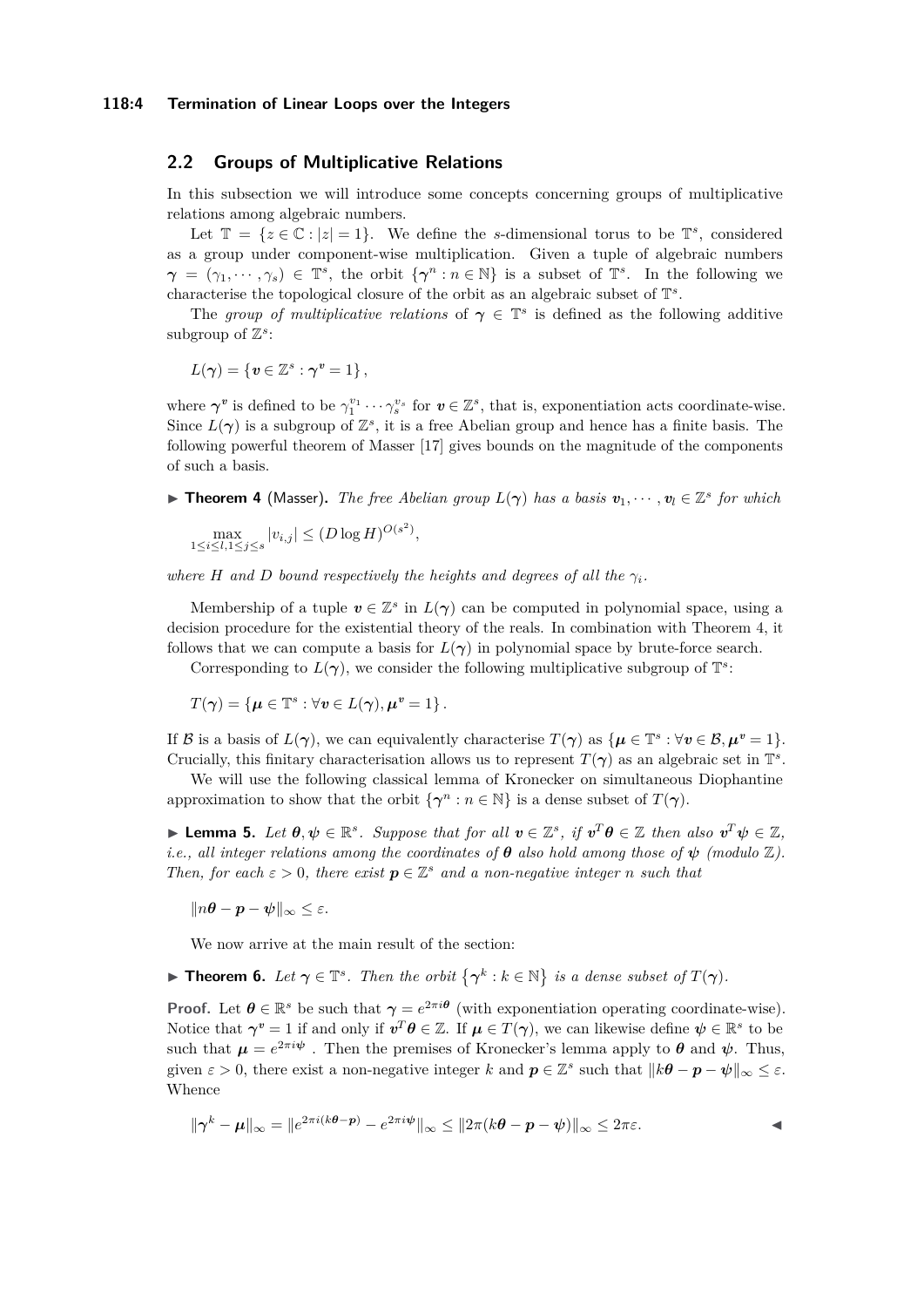## <span id="page-4-1"></span>**3 Termination Analysis via Spectral Theory**

The general form of a simple linear loop in dimension *d* is as follows:

while 
$$
(g_1(\mathbf{x}) > 0 \land \ldots \land g_m(\mathbf{x}) > 0)
$$
 do  $\mathbf{x} := f(\mathbf{x}),$ 

where  $g_1, \ldots, g_m : \mathbb{R}^d \to \mathbb{R}$  and  $f : \mathbb{R}^d \to \mathbb{R}^d$  are affine functions. We assume that  $f$  and  $g_1, \ldots, g_m$  have integer coefficients, that is,  $f(x) = Ax + a$  for  $A \in \mathbb{Z}^{d \times d}$  and  $a \in \mathbb{Z}^d$ , and  $g_i(\boldsymbol{x}) = \boldsymbol{b}_i^\top \boldsymbol{x} + c_i \text{ for } \boldsymbol{b}_i \in \mathbb{Z}^d, c_i \in \mathbb{Z} \text{ and } i = 1, \dots, m.$ 

Note that

<span id="page-4-2"></span>
$$
\begin{pmatrix} f(\boldsymbol{x}) \\ 1 \end{pmatrix} = \begin{pmatrix} A & \boldsymbol{a} \\ 0 & 1 \end{pmatrix} \begin{pmatrix} \boldsymbol{x} \\ 1 \end{pmatrix} \text{ and } g_i(\boldsymbol{x}) = (\boldsymbol{b}_i^\top c_i) \begin{pmatrix} \boldsymbol{x} \\ 1 \end{pmatrix} . \tag{1}
$$

for all  $x \in \mathbb{R}^d$ . We say that f is *non-degenerate* if no quotient of two distinct eigenvalues of the update matrix  $\begin{pmatrix} A & \mathbf{a} \\ 0 & 1 \end{pmatrix}$  is a root of unity.

I **Proposition 7.** *The termination problem for simple linear loops on integers is reducible to the special case of the problem for non-degenerate update functions.*

**Proof.** Consider a simple linear loop, as described above, whose update matrix has distinct eigenvalues  $\lambda_1, \ldots, \lambda_s$ . Let *L* be the least common multiple of the orders of the roots of unity appearing among the quotients  $\lambda_i/\lambda_j$  for  $i \neq j$ . It is known that  $L = 2^{O(d\sqrt{\log d})}$  [\[13,](#page-11-16) unity appearing among the quotients  $\lambda_i/\lambda_j$  for  $i \neq j$ . It is known that  $L = 2^{O(d\sqrt{\log d})}$  [13, Subsection 1.1.9. The update matrix corresponding to the affine map  $f^L = f \circ \cdots \circ f$  $\sum_{L}$ has

eigenvalues  $\lambda_1^L, \ldots, \lambda_s^L$  and hence is non-degenerate. Moreover the original loop terminates if and only if the following loop terminates:

while 
$$
\bigwedge_{i=0}^{L-1} (g_1(f^i(\boldsymbol{x})) > 0 \wedge \ldots \wedge g_m(f^i(\boldsymbol{x})) > 0) \text{ do } \boldsymbol{x} := f^L(\boldsymbol{x}),
$$

This concludes the proof.

<span id="page-4-0"></span>In the rest of this section and in the next section we focus on the case of a loop

$$
P: \text{ while } (g(x) > 0) \text{ do } x \leftarrow f(x) \text{ end} \tag{2}
$$

with a single guard function  $g(x) = b^{\top}x + c$  and with non-degenerate update function  $f(x) = Ax + a$ , with both maps having integer coefficients. We show that a spectral analysis of the matrix underlying the loop update function suffices to classify almost all initial values of the loop as either terminating or eventually non-terminating. Towards the end of the section we isolate a class of so-called *critical* initial values that are not amenable to this analysis. We show how to deal with such points in Section [4.](#page-7-0)

With respect to the loop P we say that  $x \in \mathbb{R}^d$  is *terminating* if there exists *n* such that  $g(f^{n}(\boldsymbol{x})) \leq 0$ . We say that *x* is *eventually non-terminating* if the sequence  $\langle g(f^{n}(\boldsymbol{x})) : n \in \mathbb{N} \rangle$ is *ultimately positive*, i.e., there exists *N* such that for all  $n \ge N$   $g(f^{n}(\boldsymbol{x})) > 0$ . Clearly there exists  $z \in \mathbb{Z}^d$  that is non-terminating if and only if there exists  $z \in \mathbb{Z}^d$  that is eventually non-terminating. Thus we can regard the problem of deciding termination on  $\mathbb{Z}^d$  as that of searching for an eventually non-terminating point.

Let  $\lambda_1, \ldots, \lambda_s$  be the non-zero eigenvalues of  $\begin{pmatrix} A & \boldsymbol{a} \\ 0 & 1 \end{pmatrix}$  and let  $k_{\text{max}}$  be the maximum multiplicity over all these eigenvalues.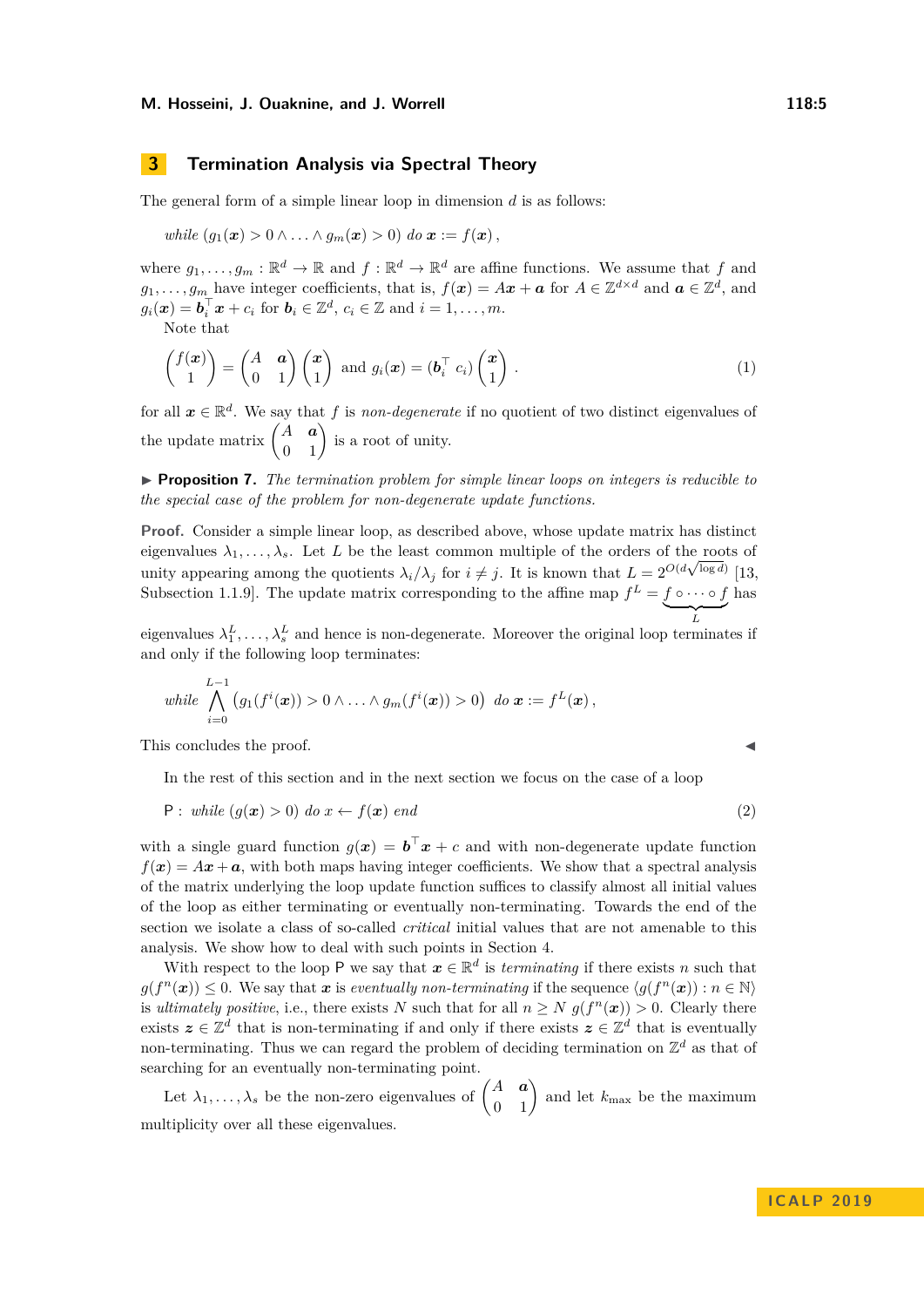#### **118:6 Termination of Linear Loops over the Integers**

Define a linear preorder on  $I := \{0, \ldots, k_{\text{max}}-1\} \times \{1, \ldots, s\}$  by  $(i_1, j_1) \preccurlyeq (i_2, j_2)$  if either (i)  $|\lambda_{j_1}| < |\lambda_{j_2}|$  or (ii)  $|\lambda_{j_1}| = |\lambda_{j_2}|$  and  $i_1 \leq i_2$ . Write  $(i_1, j_1) \prec (i_2, j_2)$  if  $(i_1, j_1) \preccurlyeq (i_2, j_2)$ and  $(i_2, j_2) \nless (i_1, j_1)$ . Then we have

$$
(i_1, j_1) \prec (i_2, j_2)
$$
 iff  $\lim_{n \to \infty} \frac{{n \choose i_1} |\lambda_{j_1}|^n}{ {n \choose i_2} |\lambda_{j_2}|^n} = 0$ ,

that is, the preorder  $\preccurlyeq$  characterises the asymptotic order of growth in absolute value of the terms  $\binom{n}{i}\lambda_j^n$  for  $(i, j) \in I$ . This preorder moreover induces an equivalence relation  $\approx$  on *I* where  $(i_1, j_1) \approx (i_2, j_2)$  iff  $(i_1, i_1) \preccurlyeq (i_2, j_2)$  and  $(i_2, i_2) \preccurlyeq (i_1, j_1)$ .

The following closed-form expression for  $g(f^n(x))$  will be the focus of the subsequent development.

<span id="page-5-1"></span>**Proposition 8.** *There is a set of affine functions*  $h_{i,j}$  :  $\mathbb{R}^d \to \mathbb{C}$  *such that for all*  $x \in \mathbb{R}^d$ *and all*  $n \geq d$  *we have* 

$$
\boldsymbol{g}(f^n(\boldsymbol{x})) = \sum_{(i,j)\in I} \binom{n}{i} \lambda_j^n h_{i,j}(\boldsymbol{x}).
$$

**Proof.** By the Jordan-Chevalley decomposition we can write  $\begin{pmatrix} A & a \\ 0 & 1 \end{pmatrix} = P^{-1}DP + N$ , where *D* is diagonal, *N* is nilpotent, *P* is invertible,  $P^{-1}DP$  and *N* commute, and all matrices have algebraic coefficients. Moreover we can write  $D = \lambda_1 D_1 + \cdots + \lambda_s D_s$  for appropriate idempotent diagonal matrices  $D_1, \ldots, D_s$ . Then for all  $n \in \mathbb{N}$  with  $n \geq d$  we have

<span id="page-5-0"></span>
$$
g(f^{n}(\boldsymbol{x})) = (\boldsymbol{b}^{\top} c) \begin{pmatrix} A & \boldsymbol{a} \\ 0 & 1 \end{pmatrix}^{n} \begin{pmatrix} \boldsymbol{x} \\ 1 \end{pmatrix}
$$
  
\n
$$
= (\boldsymbol{b}^{\top} c)(P^{-1}DP + N)^{n} \begin{pmatrix} \boldsymbol{x} \\ 1 \end{pmatrix}
$$
  
\n
$$
= (\boldsymbol{b}^{\top} c) \sum_{i=0}^{n} {n \choose i} P^{-1} D^{n-i} P N^{i} {x \choose 1}
$$
  
\n
$$
= (\boldsymbol{b}^{\top} c) \sum_{i=0}^{d} {n \choose i} P^{-1} (\lambda_{1}^{n-i} D_{1} + \dots + \lambda_{s}^{n-i} D_{s}) P N^{i} {x \choose 1} \text{ (since } N^{d+1} = 0)
$$
  
\n
$$
= \sum_{j=1}^{s} \lambda_{j}^{n} \sum_{i=0}^{d} {n \choose i} \frac{\lambda_{j}^{-i} (\boldsymbol{b}^{\top} c) P^{-1} D_{j} P N^{i} {x \choose 1}}{h_{i,j}(\boldsymbol{x})}
$$
  
\n
$$
= \sum_{j=1}^{s} \sum_{i=0}^{d} {n \choose i} \lambda_{j}^{n} h_{i,j}(\boldsymbol{x}),
$$
  
\n(3)

where for  $(i, j) \in I$  the affine function  $h_{i,j}$  is defined in Line [\(3\)](#page-5-0). Clearly each function  $h_{i,j}$  is a complex-valued affine function on  $\mathbb{R}^d$  with algebraic coefficients.

Define  $\gamma_i = \frac{\lambda_i}{|\lambda_i|}$  for  $i = 1, \ldots, s$ , that is, we obtain the  $\gamma_i$  by normalising the eigenvalues to have length 1. Recall from Section [2.2](#page-3-1) the definition of the group  $L(\gamma)$  of multiplicative relations that hold among  $\gamma_1, \ldots, \gamma_s, \text{viz.},$ 

$$
L(\gamma) = \{(n_1,\ldots,n_s) \in \mathbb{Z}^s : \gamma_1^{n_1} \cdots \gamma_s^{n_s} = 1\}.
$$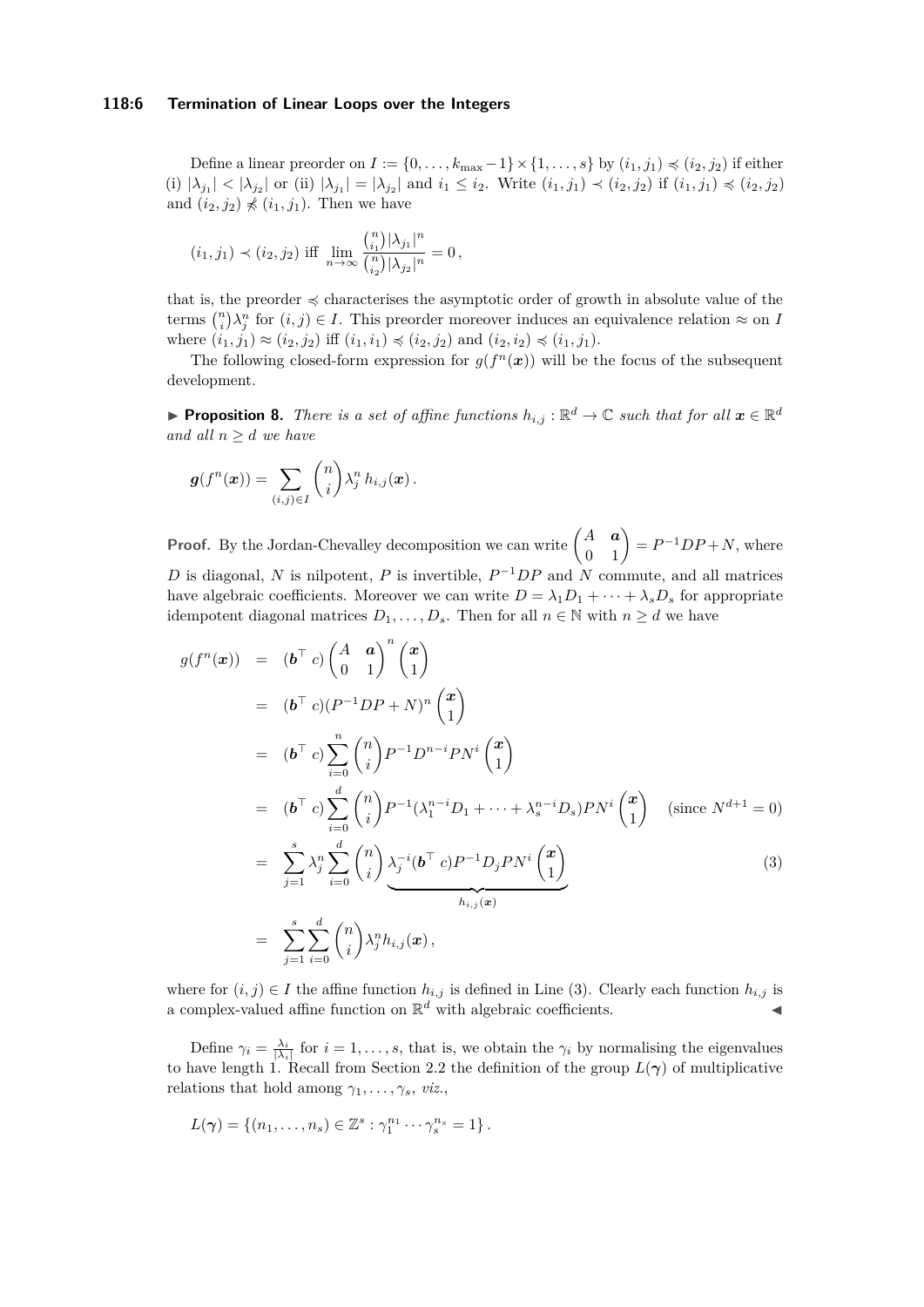Recall also that we have  $T(\gamma) \subseteq \mathbb{T}^s$ , given by

$$
T(\boldsymbol{\gamma}) = \{(\mu_1, \ldots, \mu_s) \in \mathbb{T}^s : \mu_1^{n_1} \cdots \mu_s^{n_s} = 1 \text{ for all } (n_1, \ldots, n_s) \in L(\boldsymbol{\gamma})\}.
$$

Given an  $\approx$ -equivalence class  $E \subseteq I$ , note that for all  $(i_1, j_1), (i_2, j_2) \in E$  we have  $i_1 = i_2$ and  $|\lambda_{j_1}| = |\lambda_{j_2}|$ . Thus *E* is determines a common multiplicity, which we denote  $i_E$ , and a set of eigenvalues that all have the same absolute value, which we denote  $\rho_E$ .

Given an  $\approx$ -equivalence class *E*, define  $\Phi_E : \mathbb{R}^d \times T(\gamma) \to \mathbb{R}$  by<sup>[1](#page-6-0)</sup>

<span id="page-6-5"></span>
$$
\Phi_E(\boldsymbol{x}, \boldsymbol{\mu}) = \sum_{(i,j) \in E} h_{i,j}(\boldsymbol{x}) \mu_j.
$$
\n(4)

From the above definition of  $\Phi_E$  we have

<span id="page-6-1"></span>
$$
\sum_{(i,j)\in E} \binom{n}{i} \lambda_j^n h_{i,j}(\boldsymbol{x}) = \binom{n}{i_E} \rho_E^n \Phi_E(\boldsymbol{x}, \boldsymbol{\gamma}^n).
$$
\n(5)

for all  $x \in \mathbb{R}^d$  and all  $n \in \mathbb{N}$ .

We say that an equivalence class *E* of *I* is *dominant* for  $x \in \mathbb{R}^d$  if *E* is the equivalence class of the maximal indices  $(i, j)$  for which  $h_{i,j}(x)$  is non-zero. Equivalently, *E* is dominant for *x* if *E* is the maximal equivalence class such that  $\Phi_E(\mathbf{x}, \cdot)$  is not identically zero on  $T(\gamma)$ . (The equivalence of these two characterisations follows from the linear independence of the functions  $\binom{n}{i} \lambda_j^n$  for  $(i, j) \in E$ .)

The following proposition shows how information about termination of the loop P on an initial value  $\mathbf{x} \in \mathbb{R}^d$  can be derived from properties of  $\Phi_E(\mathbf{x}, \cdot)$ .

**Proposition 9.** *Consider the loop*  $P$  *in* [\(2\)](#page-4-0)*. Let*  $x \in \mathbb{R}^d$  *and let*  $E$  *be an*  $\approx$ *-equivalence class that is dominant for x. Then*

<span id="page-6-4"></span>1. If  $\inf_{\mu \in T(\gamma)} \Phi_E(x, \mu) > 0$  then *x* is eventually non-terminating for P. **2.** *If*  $\inf_{\mu \in T(\gamma)} \Phi_E(x, \mu) < 0$  *then x is terminating for P.* 

**Proof.** By Proposition [8](#page-5-1) and Equation [\(5\)](#page-6-1) we have that for all  $n \geq d$ ,

<span id="page-6-3"></span>
$$
g(f^{n}(\boldsymbol{x})) = \sum_{(i,j)\in I} {n \choose i} \lambda_{j}^{n} h_{i,j}(\boldsymbol{x})
$$
  

$$
= {n \choose i_{E}} \rho_{E}^{n} \Phi_{E}(\boldsymbol{x}, \boldsymbol{\gamma}^{n}) + \sum_{(i,j)\in I\setminus E} {n \choose i} \lambda_{j}^{n} h_{i,j}(\boldsymbol{x}).
$$
 (6)

Moreover by the dominance of *E* we have that

<span id="page-6-2"></span>
$$
\lim_{n \to \infty} \frac{\binom{n}{i} |\lambda_j|^n}{\binom{n}{i_E} \rho_E^n} = 0 \tag{7}
$$

for all  $(i, j) \in I \setminus E$  such that  $h_{i,j}(\boldsymbol{x}) \neq 0$ .

We first prove Item 1. By assumption, in this case there exists  $\varepsilon > 0$  such that  $\Phi_E(\mathbf{x}, \mu) \geq 0$ *ε* for all  $\mu \in T(\gamma)$ . Together with Equation [\(7\)](#page-6-2), this shows that the asymptotically dominant term in Equation [\(6\)](#page-6-3) has positive sign. It follows that  $g(f^{n}(x))$  is positive for *n* sufficiently large and hence  $x$  is eventually non-terminating.

<span id="page-6-0"></span>That the function  $\Phi_E$  is real-valued follows from the fact that if eigenvalues  $\lambda_{j_1}$  and  $\lambda_{j_2}$  are complex conjugates then  $\gamma_{j_1}$  and  $\gamma_{j_2}$  are also complex conjugates, as are  $h_{i,j_1}(z)$  and  $h_{i,j_2}(z)$  (see the proof of Proposition [8\)](#page-5-1).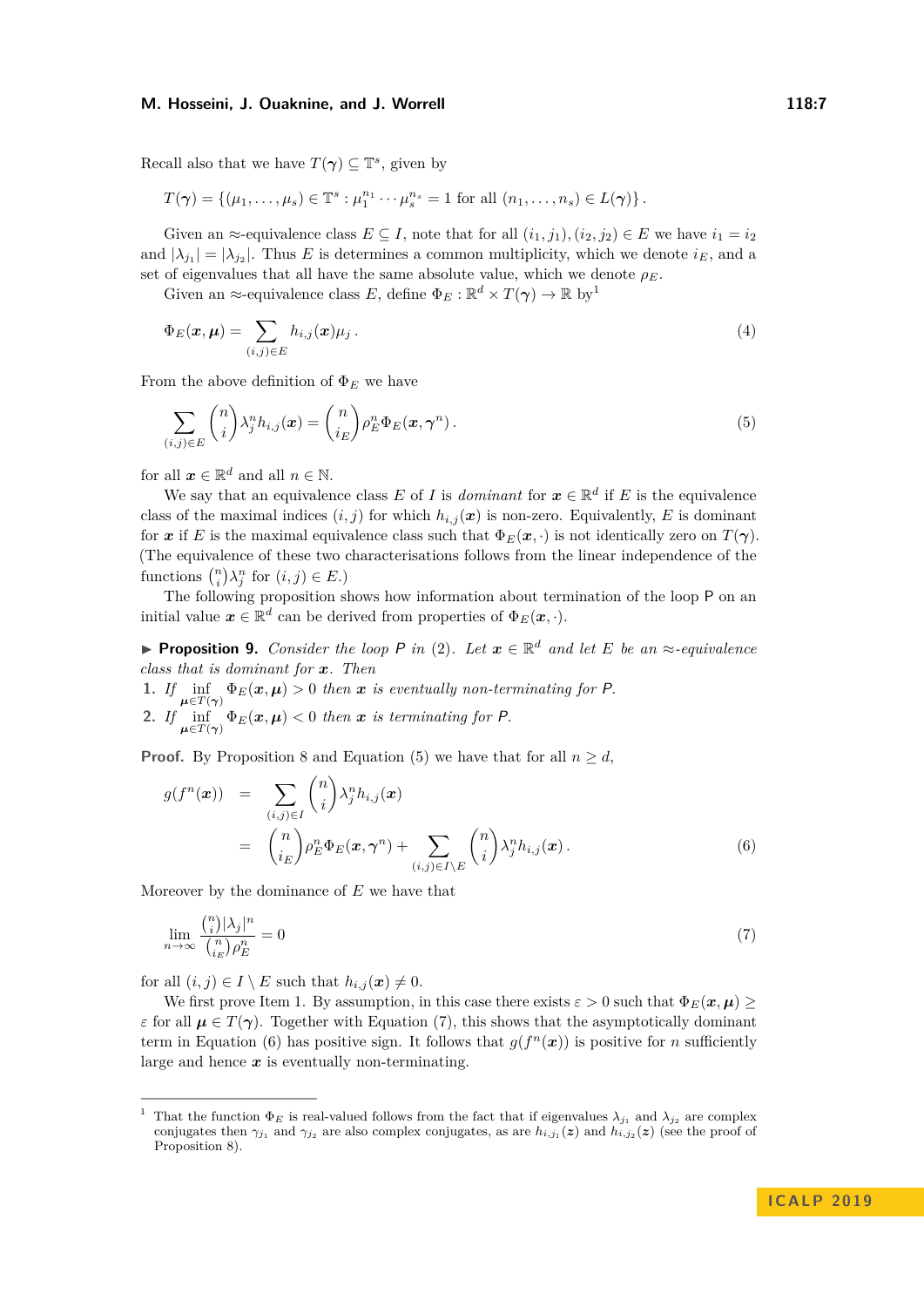#### **118:8 Termination of Linear Loops over the Integers**

We turn now to Item 2. By assumption there exists  $\varepsilon > 0$  and an open subset U of *T*(*γ*) such that  $\Phi_E(\mathbf{x}, \mu) < -\varepsilon$  for all  $\mu \in U$ . Moreover by density of  $\{\gamma^n : n \in \mathbb{N}\}\$ in  $T(\gamma)$ there exist infinitely many *n* such that  $\gamma^n \in U$ . Exactly as in Case 1 we can now use the dominance of *E* to conclude that  $g(f^{n}(x)) < 0$  for sufficiently large *n* such that  $\gamma^{n} \in U$  and hence  $\boldsymbol{x}$  is terminating.

Given  $z \in \mathbb{Z}^d$ , since  $T(\gamma)$  is an algebraic subset of  $\mathbb{T}^s$ , the number  $\inf_{\mu \in T(\gamma)} \Phi_E(z, \mu)$  is algebraic and its sign can be decided. Note however that Proposition [9](#page-6-4) does not completely resolve the question of termination with respect to guard *g* from a given initial value *z*. Indeed, let us define  $z \in \mathbb{R}^d$  to be *critical* if  $\inf_{\mu \in E} \Phi_E(z, \mu) = 0$ , where *E* is the dominant equivalence class for *z*. Then neither clause in the above proposition suffices to resolve termination of the loop P in [\(2\)](#page-4-0) on such a *z*. Indeed the question of whether such a point is eventually non-terminating is equivalent to the *Ultimate Positivity Problem* for linear recurrence sequences: a longstanding and notoriously difficult open problem in number theory, only known to be decidable up to order  $4 \left[ 1, 19 \right]$ . Fortunately in the setting of deciding loop termination we can sidestep such difficult questions. The following section is devoted to handling critical points. The idea is to show that if there is a critical initial value then there is another initial value that is eventually non-terminating and moreover whose eventual non-termination can be established by Proposition [9.](#page-6-4)

## <span id="page-7-0"></span>**4 Analysis of Critical Points**

In this section we continue to analyse termination of the loop P, as given in [\(2\)](#page-4-0) in the previous section, and refer to the notation established therein.

## **4.1 Transition Invariance of Critical Points**

Intuitively critical points are those for which it is difficult to determine eventual nontermination. One should therefore expect that if  $x \in \mathbb{R}^d$  is critical then  $f(x)$  should also be critical. This, and more, follows from the following proposition.

**Proposition 10.** Let  $x \in \mathbb{R}^d$  and let  $E \subseteq I$  be an equivalence class that is dominant for  $x$ . Then E is also dominant for  $f(x)$  and for all  $\mu \in T(\gamma)$  we have  $\Phi_E(f(x), \mu) = \rho_E \Phi_E(x, \gamma \mu)$ , *where the product*  $\gamma \mu$  *is defined pointwise.* 

**Proof.** By definition we have  $\Phi_E(\mathbf{x}, \mu) = \sum_{(i,j) \in E} h_{i,j}(\mathbf{x}) \mu_j$ , where the  $h_{i,j}$  satisfy

<span id="page-7-1"></span>
$$
(\boldsymbol{b}^{\top} c) \begin{pmatrix} A & \boldsymbol{a} \\ 0 & 1 \end{pmatrix}^{n} \begin{pmatrix} \boldsymbol{x} \\ 1 \end{pmatrix} = \sum_{(i,j) \in I} h_{i,j}(\boldsymbol{x}) \binom{n}{i} \lambda_{j}^{n}
$$
\n(8)

for all  $n \geq d$ . Likewise we have  $\Phi_E(f(\mathbf{x}), \boldsymbol{\mu}) = \sum_{(i,j) \in S} h_{i,j}(\mathbf{x}) \mu_j$ , where the  $h_{i,j}$  satisfy

<span id="page-7-2"></span>
$$
(\boldsymbol{b}^{\top} c) \begin{pmatrix} A & \boldsymbol{a} \\ 0 & 1 \end{pmatrix}^{n+1} \begin{pmatrix} \boldsymbol{x} \\ 1 \end{pmatrix} = \sum_{(i,j) \in I} \widetilde{h}_{i,j}(\boldsymbol{x}) \binom{n}{i} \lambda_j^n.
$$
 (9)

Combining Equations [\(8\)](#page-7-1) and [\(9\)](#page-7-2) we have the for all  $n \geq d$ ,

$$
\sum_{(i,j)\in I} \widetilde{h}_{i,j}(\boldsymbol{x}) {n \choose i} \lambda_j^n = \sum_{(i,j)\in I} h_{i,j}(\boldsymbol{x}) {n+1 \choose i} \lambda_j^{n+1}
$$
  
= 
$$
\sum_{(i,j)\in I} h_{i,j}(\boldsymbol{x}) \left[ {n \choose i} + {n \choose i-1} \right] \lambda_j \lambda_j^n.
$$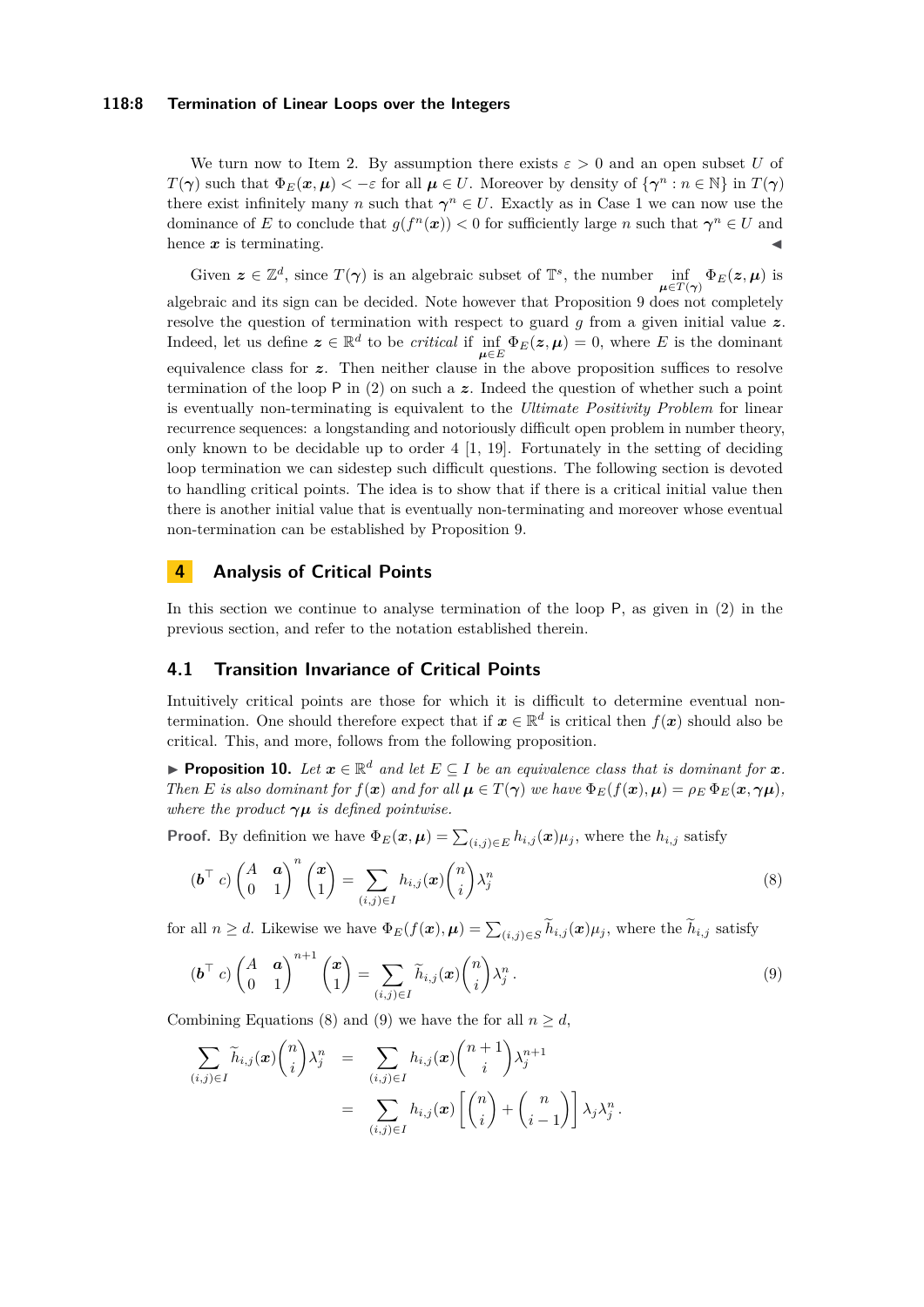Now the collection of functions  $n \mapsto {n \choose i} \lambda_j^n$  for  $(i, j) \in I$  is linearly independent in the vector space  $\mathbb{C}^{\mathbb{N}}$  (see, e.g., [\[23,](#page-12-7) Lemma 9.6]). Equating the coefficients of the functions  $\binom{n}{i}\lambda_j^n$ for  $(i, j) \in E$  in the above equation we have  $\tilde{h}_{i,j} = \lambda_j h_{i,j} = \rho_E \gamma_j h_{i,j}$  for all  $(i, j) \in E$ ; likewise we have that *E* is dominant for  $f(x)$ . The proposition follows.

The next lemma shows that the existence of a critical point entails the existence of an eventually non-terminating point.

<span id="page-8-0"></span>**I Lemma 11.** If  $z \in \mathbb{R}^d$  is critical then there exists a positive integer M such that for all  $n \geq M$ *, all points in the relative interior of* conv $(\{f^d(z), f^{d+1}(z), \ldots, f^n(z)\})$  are eventually *non-terminating.*

**Proof.** Given an arbitrary  $\mu \in T(\gamma)$  we claim that there exists  $n \geq d$  for which we have  $\Phi_E(f^n(z), \mu) > 0$ . If this were not the case then for all  $n \geq d$  we would have  $\Phi_E(f^n(z), \mu) = \Phi_E(z, \xi^n \mu) = 0$ . But by Theorem [6,](#page-3-2) the set  $\{\xi^n \mu : n \geq d\}$  is dense in *T*(*γ*) and hence we would have that  $\Phi_E(z, \cdot)$  is identically 0 on *T*(*γ*), contradicting the dominance of *E*.

For each  $n \in \mathbb{N}$ , the set  $C_n = {\mu \in T(\gamma) : \Phi_E(f^n(z), \mu) > 0}$  is an open subset of *T*( $\gamma$ ). Moreover, by the analysis above, the collection  $\{C_n : n \geq d\}$  is an open cover of  $T(\gamma)$ . Thus by compactness of  $T(\gamma)$  there exists  $M \in \mathbb{N}$  such that  $C_d, C_{d+1}, \cdots, C_M$  is a finite cover of  $T(\gamma)$ .

By Proposition [1,](#page-2-0) for all  $n \geq M$  and all points x lying in the relative interior of conv $(\lbrace f^d(z), f^{d+1}(z), \ldots, f^n(z) \rbrace)$ , there exist  $\alpha_d, \ldots, \alpha_n > 0$  such that  $\sum_{i=d}^n \alpha_i = 1$  and  $\mathbf{x} = \sum_{i=d}^{n} \alpha_i f^{i}(\mathbf{z})$ . Since  $\Phi_E$  is an affine map in its first variable, it follows that  $\Phi_E(\mathbf{x}, \cdot) =$  $\sum_{i=d}^{n} \alpha_i \Phi_E(f^i(z), \cdot)$  is strictly positive on  $T(\gamma)$ . Hence *x* is eventually non-terminating by Proposition [9.](#page-6-4)

#### **4.2 Integer Non-Terminating Points from Critical Points**

Lemma [11](#page-8-0) shows how to derive the existence of non-terminating points from the existence of a critical point. In this subsection we refine this analysis to derive the existence of *integer* non-terminating points. In particular, fixing an initial value  $z_* \in \mathbb{Z}^d$ , we show that for *n* sufficiently large, the set

$$
\operatorname{conv}(\{f^d(\boldsymbol{z}_*), f^{d+1}(\boldsymbol{z}_*), \dots, f^n(\boldsymbol{z}_*)\})
$$

contains an integer point in its relative interior.

Define  $V := \text{Aff}(\lbrace f^n(z_*) : n \geq d \rbrace)$  and let the vector subspace  $V_0 \subseteq \mathbb{R}^d$  be the unique translate of *V* containing the origin. Write  $d_0$  for the dimension of  $V_0$  (equivalently the dimension of *V* ).

<span id="page-8-1"></span>▶ **Proposition 12.** For all non-zero integer vectors  $v \in V_0$  the set  $\{|\boldsymbol{v}^{\top}f^n(z_*)| : n \geq d\}$  is *unbounded.*

**Proof.** Consider the sequence  $x_n := \boldsymbol{v}^\top f^n(\boldsymbol{z}_*) = \begin{pmatrix} A & \boldsymbol{a} \\ 0 & 1 \end{pmatrix}^n \begin{pmatrix} \boldsymbol{z}_* \\ 1 \end{pmatrix}$ 1 . If this sequence were constant then  $v$  would be orthogonal to  $V_0$ , contradicting the fact that  $v$  is non-zero. Since the sequence is non-constant, integer-valued, and satisfies a non-degenerate linear recurrence of order at most *d*+ 1 (see, e.g., [\[13,](#page-11-16) Subsection 1.1.12]), by the Skolem-Mahler-Lech Theorem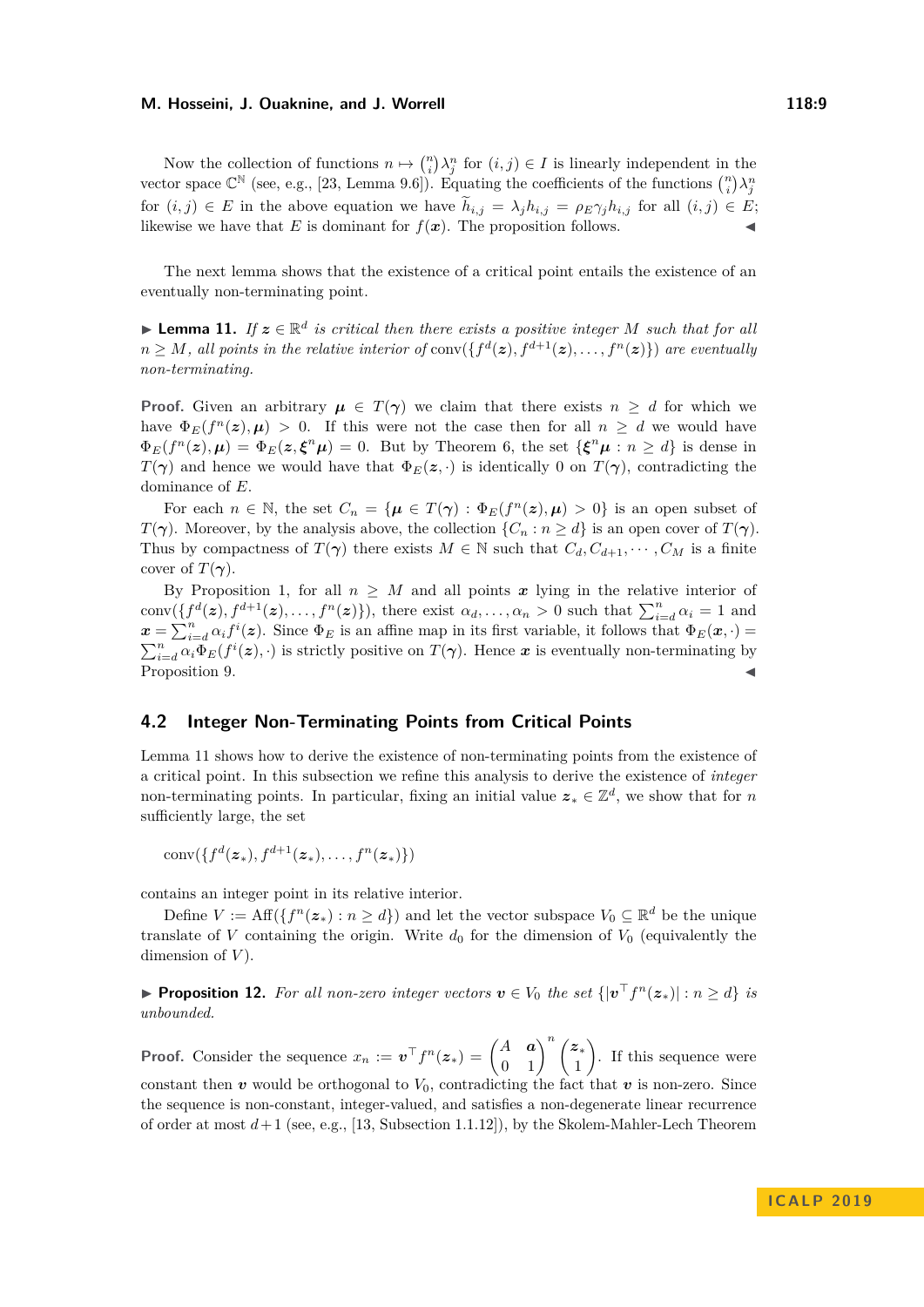we have that  $\{|\boldsymbol{v}^\top f^n(\boldsymbol{z}_*)| : n \geq d\}$  is unbounded (see the discussion of growth of linear recurrence in  $[13, Section 2.2]$  $[13, Section 2.2]$  $[13, Section 2.2]$  $[13, Section 2.2]$ .

<span id="page-9-2"></span>**Proposition 13.** *There exists*  $M$  *such that for all*  $n \geq M$  *the set* 

 $\text{conv}(\{f^d(\bm{z}_*), f^{d+1}(\bm{z}_*), \ldots, f^n(\bm{z}_*)\})$ 

*contains an integer point in its relative interior.*

**Proof.** Since  $V_0$  is spanned by integer vectors,  $\Lambda := V_0 \cap \mathbb{Z}^d$  is a lattice of rank  $d_0$  in  $\mathbb{R}^d$ . Define  $C := \text{conv}(\{f^n(z_*) : n \ge d\}) \subseteq V$  and  $C_0 := C - f^d(z_*) \subseteq V_0$ .

Let  $\theta : \mathbb{R}^d \to \mathbb{R}^{d_0}$  be a linear map that takes  $V_0$  bijectively onto  $\mathbb{R}^{d_0}$  and whose kernel is the orthogonal complement of  $V_0$ . Then  $\theta(\Lambda)$  is a lattice in  $\mathbb{R}^{d_0}$  of full rank. We claim that the lattice width of  $\theta(C_0)$  with respect to  $\theta(\Lambda)$  is infinite. Indeed for any non-zero vector  $v \in \theta(\Lambda)$  we have

<span id="page-9-1"></span>
$$
\boldsymbol{v}^{\top}(\theta(f^{n}(\boldsymbol{z}_{*})) - \theta(f^{d}(\boldsymbol{z}_{*}))) = (\theta^{*}\boldsymbol{v})^{\top}(f^{n}(\boldsymbol{z}_{*}) - f^{d}(\boldsymbol{z}_{*})),
$$
\n(10)

where  $\theta^* : \mathbb{R}^{d_0} \to \mathbb{R}^d$  is the adjoint map of  $\theta$ . But  $\theta^* \mathbf{v}$  is a non-zero rational vector in  $V_0$  and hence Proposition [12](#page-8-1) entails that the absolute value of [\(10\)](#page-9-1) is unbounded as *n* runs over N. This proves the claim.

By Theorem [2](#page-2-1) we have that  $\theta(C_0)$  contains a point of  $\theta(\Lambda)$  in its relative interior and hence  $C_0$  contains a point of  $\Lambda$  (necessarily an integer point) in its relative interior. We conclude that  $C$  also contains an integer point in its relative interior.

We summarise Sections [3](#page-4-1) and [4](#page-7-0) with a theorem characterising when a loop with a single guard is terminating.

<span id="page-9-3"></span>**Theorem 14.** The loop P, given in [\(2\)](#page-4-0), is non-terminating on  $\mathbb{Z}^d$  if and only if there *exists*  $z \in \mathbb{Z}^d$  *and an*  $\approx$ *-equivalence class E such that (i) E is dominating for z and*  $(iii)$   $\inf_{\mu \in T(\gamma)} \Phi_E(z, \mu) \geq 0.$ 

Proof. If no such z exists then the loop is terminating by Proposition [9\(](#page-6-4)2). Conversely, if such a z exists then by Lemma [11](#page-8-0) and Proposition [13](#page-9-2) there exists  $z' \in \mathbb{Z}^d$  such that  $\inf_{\mu \in T(\gamma)} \Phi_E(z', \mu) > 0$  (and with *E* still dominating for *z'*.) Such a point is eventually  $\blacksquare$ non-terminating by Proposition [9\(](#page-6-4)1).

We postpone the question of the effectiveness of the above characterisation until we handle loops with multiple guards, in Section [5.](#page-10-0)

<span id="page-9-0"></span>The above argument actually establishes that  $\langle x_n : n \in \mathbb{N} \rangle$  diverges to infinity in absolute value. We briefly sketch a more elementary proof of mere unboundedness. If the sequence  $\langle x_n : n \in \mathbb{N} \rangle$  were bounded then by van der Waerden's Theorem, for all *m* it would contain a constant subsequence of the form  $x_{\ell}, x_{\ell+p}, \ldots, x_{\ell+mp}$  for some  $\ell, p \ge 1$ . In particular, if  $m = d$  then since every infinite subsequence  $y_n := x_{\ell+pn}$  satisfies a linear recurrence of order at most  $d+1$ ,  $\langle x_n : n \in \mathbb{N} \rangle$  would have an infinite constant subsequence  $\langle x_{\ell+m} : n \in \mathbb{N} \rangle$ . If  $p = 1$  then  $\langle x_n : n \in \mathbb{N} \rangle$  is constant and if  $p > 1$  then by [\[23,](#page-12-7) Lemma 9.11]  $\langle x_n : n \in \mathbb{N} \rangle$  is degenerate.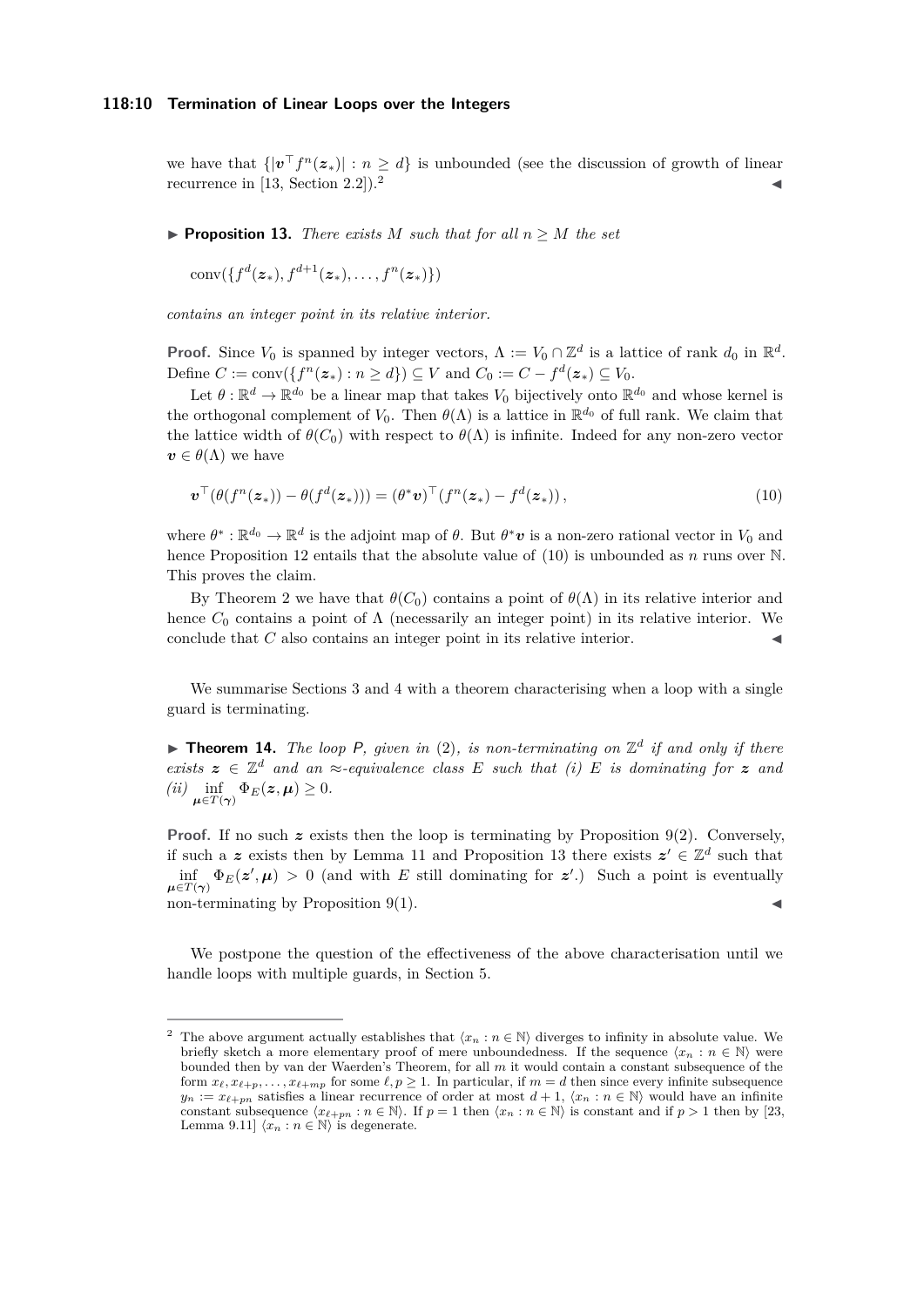## <span id="page-10-0"></span>**5 Multiple Guards**

Now we are ready to present our decision procedure for a general linear loop program

<span id="page-10-2"></span>
$$
Q: while (g_1(\boldsymbol{x}) > 0 \wedge ... \wedge g_m(\boldsymbol{x}) > 0) do \boldsymbol{x} := f(\boldsymbol{x}), \qquad (11)
$$

with multiple guards. Associated to the loop Q we consider *m* single-guard loops with a common update function:

$$
Q_i: while (g_i(\boldsymbol{x}) > 0) do \boldsymbol{x} := f(\boldsymbol{x}),
$$

for  $i = 1, \ldots, m$ . Clearly Q is non-terminating if and only if there exists  $z \in \mathbb{Z}^d$  such that each loop  $\mathsf{Q}_i$  is non-terminating on  $z$ . As we now explain, we can decide the existence of such a point following the proof of Theorem [14.](#page-9-3)

Let  $\lambda_1, \ldots, \lambda_s$  be the distinct non-zero eigenvalues of the matrix corresponding to the update function *f* in the loop Q. As before, write  $\gamma_j = \frac{\lambda_j}{\lambda_j}$  $\frac{\lambda_j}{|\lambda_j|}$  for  $j = 1, \ldots, s$ . For  $i = 1, \ldots, m$ , denote by  $\Phi_E^{(i)}$  $E_E^{(i)}$ :  $\mathbb{R}^d \times T(\gamma) \to \mathbb{R}$  the function associated to loop  $\mathsf{Q}_i$  and  $\approx$ -equivalence class *E* as defined by [\(4\)](#page-6-5). Given  $\approx$ -equivalence classes  $E_1, \ldots, E_m$ , we define  $W_{E_1, \ldots, E_m} \subseteq \mathbb{R}^d$  to be the set of  $\gamma \in \mathbb{R}^d$  such that the following hold for  $i = 1, \ldots, m$ :

 $E_i$  is dominant for *x* in loop  $Q_i$ , that is,  $\Phi_{E_i}^{(i)}$  $E_i^{(i)}(\boldsymbol{x},\cdot) \not\equiv 0$  and  $\Phi_E^{(i)}$  $E^{(i)}_E(\boldsymbol{x},\cdot) \equiv 0$  for all  $E_i \prec E$ .  $\inf_{\boldsymbol{\mu} \in T(\boldsymbol{\gamma})} \Phi_{E_i}^{(i)}$  $E_i^{(i)}(\boldsymbol{x}, \boldsymbol{\mu}) \geq 0.$ 

<span id="page-10-1"></span>I **Proposition 15.** *Loop* Q *is non-terminating if and only if there exist* ≈*-equivalence classes*  $E_1, \ldots, E_m$  *such that*  $W_{E_1, \ldots, E_m}$  *contains an integer point.* 

**Proof.** Suppose that Q fails to terminate on  $z \in \mathbb{Z}^d$ . Then each loop  $Q_i$  also fails to terminate on  $z \in \mathbb{Z}^d$ . Thus if  $E_i$  is the dominant equivalence class for  $z$  in program  $Q_i$ , for  $i = 1, \ldots, m$ , applying Proposition [9\(](#page-6-4)2) we get that  $z \in W_{E_1,...,E_m}$ .

Conversely, suppose  $z \in W_{E_1,\ldots,E_m}$  for some  $\approx$ -equivalence classes  $E_1,\ldots,E_m$ . Then, by Lemma [11](#page-8-0) and Proposition [13,](#page-9-2) there is an integer point  $z' \in \text{conv}(\{f^n(z) : n \ge d\})$  such that  $\inf \, \varphi^{(i)}_{E_i}$  $\mu \in T(\gamma)$  $E_i(z', \mu) > 0$  for  $i = 1, \ldots, m$ . By Proposition [9\(](#page-6-4)1), each loop  $Q_i$  fails to terminate on  $z'$  and hence also  $Q$  is non-terminating on  $z'$ . John Stein Stein Stein Stein Stein Stein Stein Stein Stein Stein Stein Stein Stein Stein Stein Stein Stein S<br>Die Stein Stein Stein Stein Stein Stein Stein Stein Stein Stein Stein Stein Stein Stein Stein Stein Stein Stei

Proposition [15](#page-10-1) leads to the following procedure for deciding termination of a given linear loop Q, as shown in [\(11\)](#page-10-2).

- **1.** Compute the eigenvalues of the matrix corresponding to the loop update function, as given in [\(1\)](#page-4-2).
- **2.** Compute the dominance preorder  $\preccurlyeq$  among eigenvalues.
- **3.** Compute a basis of the group of multiplicative relations *L*(*γ*).
- **4.** Return "non-terminating" if some set  $W_{E_1,...,E_m}$  contains an integer point and otherwise return "terminating".

In terms of effectiveness, Steps 1 and 2 can be accomplished via standard symbolic computations with algebraic numbers. (We refer to [\[18\]](#page-11-4) for a detailed treatment in a very similar setting.) By Theorem [4,](#page-3-0) computing a basis of  $L(\gamma)$  reduces to checking a finite collection of multiplicative relations among algebraic numbers. Given a basis of  $L(\gamma)$  we can directly obtain representations of each set  $W_{E_1,...,E_m}$  as semi-algebraic subsets of  $\mathbb{R}^d$ . Finally, since  $W_{E_1,...,E_m}$  is convex, we can decide the existence of an integer point in each set  $W_{E_1,...,E_m}$  using Theorem [3.](#page-2-2)

We have thus established the main result of the paper:

► **Theorem 16.** *There is a procedure to decide termination of single-path linear loops (of the form specified in* [\(11\)](#page-10-2)*) over the integers.*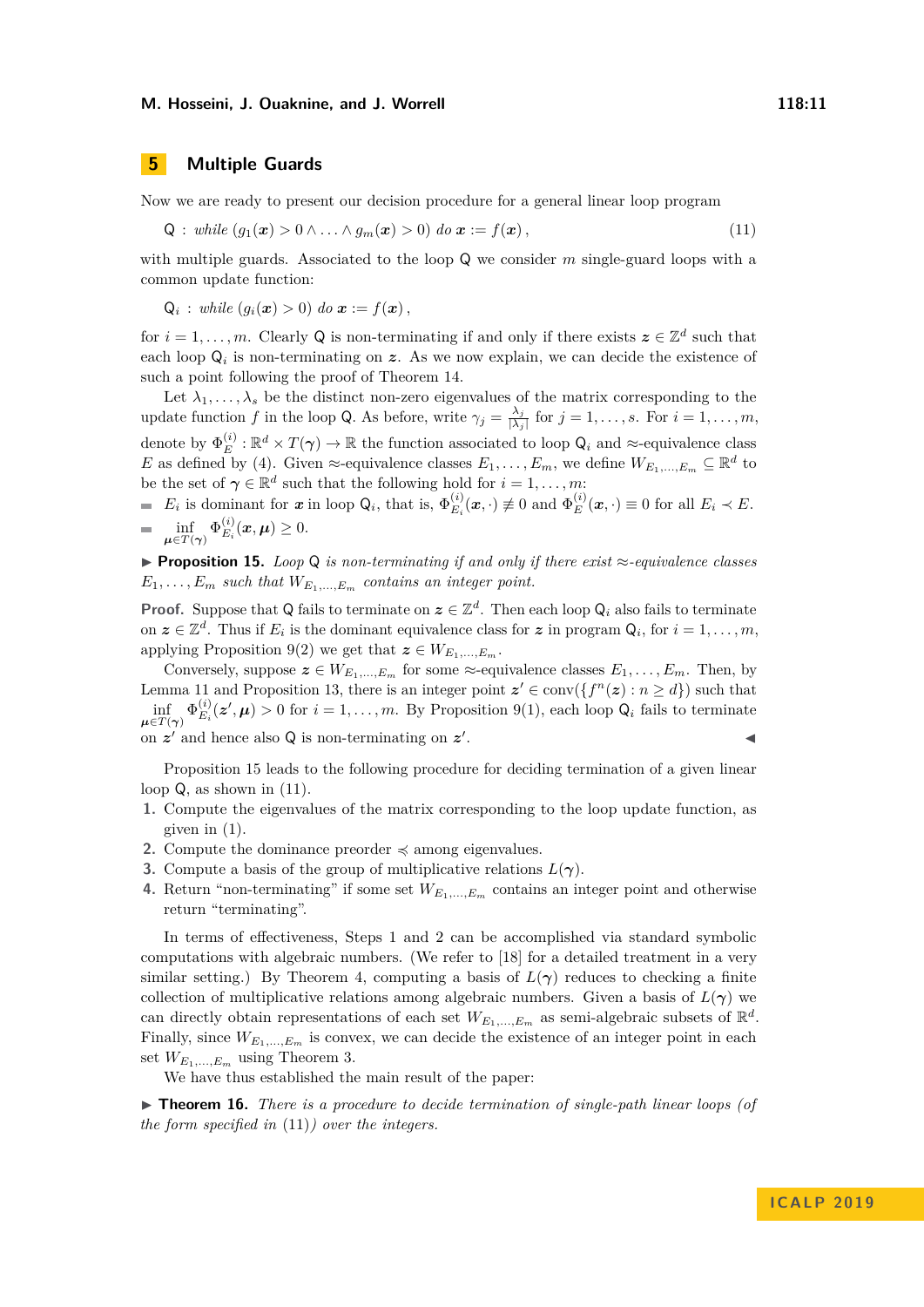#### **References**

- <span id="page-11-17"></span>**1** Shaull Almagor, Brynmor Chapman, Mehran Hosseini, Joël Ouaknine, and James Worrell. Effective Divergence Analysis for Linear Recurrence Sequences. In *29th International Conference on Concurrency Theory, CONCUR 2018, September 4-7, 2018, Beijing, China*, pages 42:1–42:15, 2018.
- <span id="page-11-13"></span>**2** Alexander I. Barvinok. Lattice Points and Lattice Polytopes. In *Handbook of Discrete and Computational Geometry, Second Edition.*, pages 153–176. Chapman and Hall/CRC, 2004.
- <span id="page-11-11"></span>**3** Amir M. Ben-Amram, Jesús Doménech, and Samir Genaim. Multiphase-Linear Ranking Functions and their Relation to Recurrent Sets. *CoRR*, abs/1811.07340, 2018. [arXiv:](http://arxiv.org/abs/1811.07340) [1811.07340](http://arxiv.org/abs/1811.07340).
- <span id="page-11-5"></span>**4** Amir M. Ben-Amram and Samir Genaim. On the linear ranking problem for integer linearconstraint loops. In *The 40th Annual ACM SIGPLAN-SIGACT Symposium on Principles of Programming Languages, POPL '13, Rome, Italy - January 23 - 25, 2013*, pages 51–62, 2013.
- <span id="page-11-6"></span>**5** Amir M. Ben-Amram and Samir Genaim. Ranking Functions for Linear-Constraint Loops. *J. ACM*, 61(4):26:1–26:55, 2014.
- <span id="page-11-10"></span>**6** Amir M. Ben-Amram and Samir Genaim. On Multiphase-Linear Ranking Functions. In *Computer Aided Verification - 29th International Conference, CAV 2017, Heidelberg, Germany, July 24-28, 2017, Proceedings, Part II*, pages 601–620, 2017.
- <span id="page-11-0"></span>**7** Bernard Boigelot. On iterating linear transformations over recognizable sets of integers. *Theor. Comput. Sci.*, 309(1-3):413–468, 2003.
- <span id="page-11-7"></span>**8** Aaron R. Bradley, Zohar Manna, and Henny B. Sipma. Termination Analysis of Integer Linear Loops. In *CONCUR 2005 - Concurrency Theory, 16th International Conference, CONCUR 2005, San Francisco, CA, USA, August 23-26, 2005, Proceedings*, pages 488–502, 2005.
- <span id="page-11-3"></span>**9** Mark Braverman. Termination of Integer Linear Programs. In *Computer Aided Verification, 18th International Conference, CAV 2006, Seattle, WA, USA, August 17-20, 2006, Proceedings*, pages 372–385, 2006.
- <span id="page-11-8"></span>**10** Hong Yi Chen, Shaked Flur, and Supratik Mukhopadhyay. Termination proofs for linear simple loops. *STTT*, 17(1):47–57, 2015.
- <span id="page-11-9"></span>**11** Michael Colón and Henny Sipma. Synthesis of Linear Ranking Functions. In *Tools and Algorithms for the Construction and Analysis of Systems, 7th International Conference, TACAS 2001 Held as Part of the Joint European Conferences on Theory and Practice of Software, ETAPS 2001 Genova, Italy, April 2-6, 2001, Proceedings*, pages 67–81, 2001.
- <span id="page-11-12"></span>**12** Byron Cook, Andreas Podelski, and Andrey Rybalchenko. Termination proofs for systems code. In *Proceedings of the ACM SIGPLAN 2006 Conference on Programming Language Design and Implementation, Ottawa, Ontario, Canada, June 11-14, 2006*, pages 415–426, 2006.
- <span id="page-11-16"></span>**13** Graham Everest, Alfred J. van der Poorten, Igor E. Shparlinski, and Thomas Ward. *Recurrence Sequences*, volume 104 of *Mathematical surveys and monographs*. American Mathematical Society, 2003.
- <span id="page-11-1"></span>**14** Bertrand Jeannet, Peter Schrammel, and Sriram Sankaranarayanan. Abstract acceleration of general linear loops. In *The 41st Annual ACM SIGPLAN-SIGACT Symposium on Principles of Programming Languages, POPL '14, San Diego, CA, USA, January 20-21, 2014*, pages 529–540. ACM, 2014.
- <span id="page-11-14"></span>**15** Leonid Khachiyan and Lorant Porkolab. Computing Integral Points in Convex Semi-algebraic Sets. In *38th Annual Symposium on Foundations of Computer Science, FOCS '97, Miami Beach, Florida, USA, October 19-22, 1997*, pages 162–171, 1997.
- <span id="page-11-2"></span>**16** Zachary Kincaid, Jason Breck, John Cyphert, and Thomas W. Reps. Closed forms for numerical loops. *PACMPL*, 3(POPL):55:1–55:29, 2019.
- <span id="page-11-15"></span>**17** David W Masser. Linear relations on algebraic groups. *New Advances in Transcendence Theory*, pages 248–262, 1988.
- <span id="page-11-4"></span>**18** Joël Ouaknine, João Sousa Pinto, and James Worrell. On Termination of Integer Linear Loops. In *Proceedings of the Twenty-Sixth Annual ACM-SIAM Symposium on Discrete Algorithms, SODA 2015, San Diego, CA, USA, January 4-6, 2015*, pages 957–969, 2015.